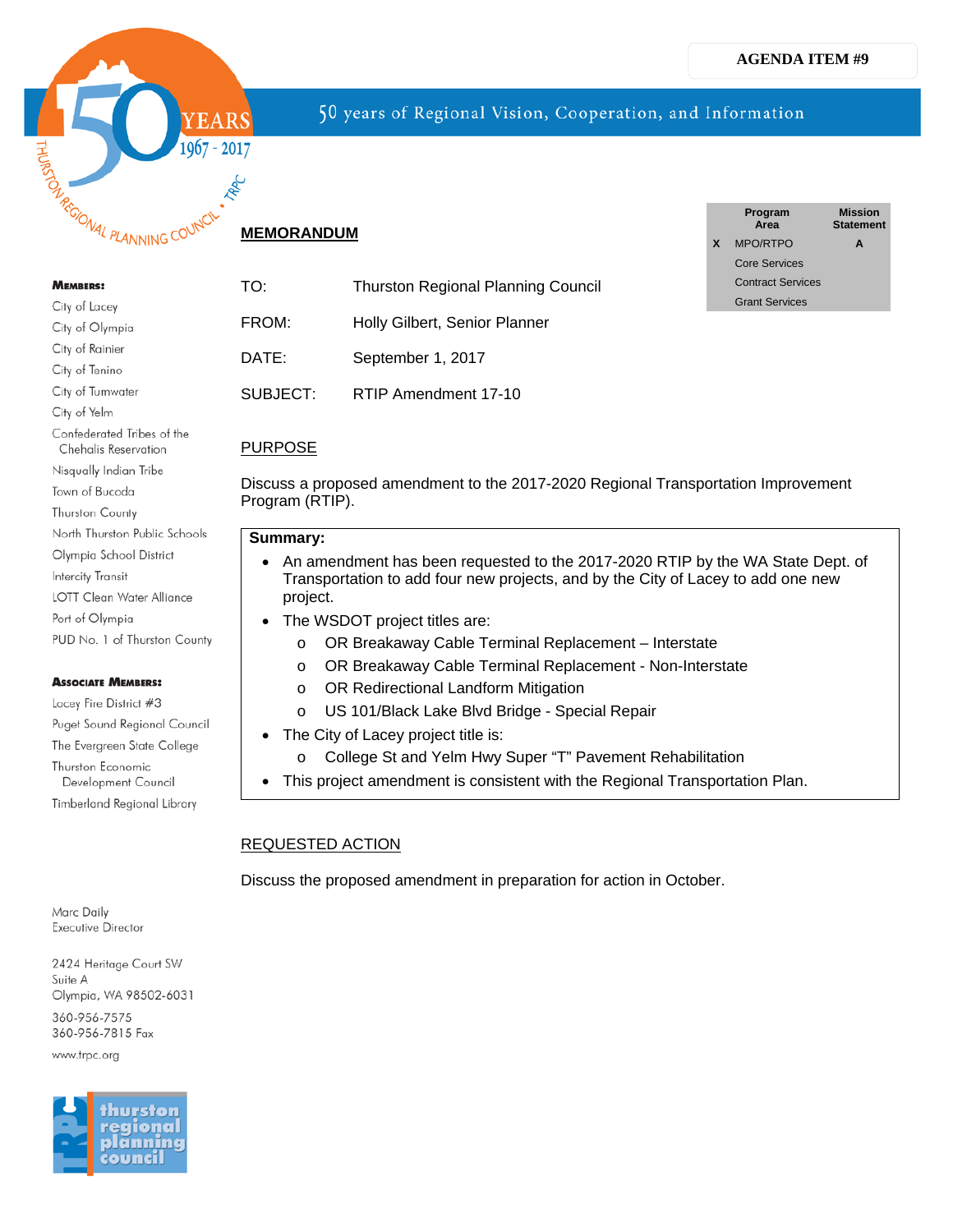MEMORANDUM Page 2 September 1, 2017

#### BACKGROUND

#### **About the RTIP and STIP**

The RTIP is a four-year programming document derived from the comprehensive six-year Transportation Improvement Programs (TIPs) that each local agency develops and adopts annually. In turn, the RTIP is used by the state to prepare the State Transportation Improvement Program (STIP).

The RTIP serves these main purposes:

- 1) It identifies a list of transportation projects that will be forwarded to the state for inclusion in the STIP. For federally funded projects, even if project funding has been awarded, it is not available to jurisdictions and agencies until the project is included in the STIP. To be included in the STIP, projects must be programmed for funding (funding-secured) in local Transportation Improvement Plans (TIPs) in the four-year period for both urban and rural areas and meet one or more of the following criteria:
	- a. Have federal funding
	- b. Are WSDOT projects
	- c. Are regionally significant, regardless of funding source.
- 2) It demonstrates financial constraint for the projects referenced above.
- 3) It demonstrates consistency with RCW 36.70A, Section 70 of the Washington State Growth Management Act requiring transportation planning to be coordinated and consistent with local comprehensive plans.
- 4) It demonstrates that regionally significant projects programmed for funding during the time period will not cause or contribute to any new violation of the federal air quality standards for particulate matter of 10 microns or less (PM10), will not increase the frequency or severity of any existing violation of the standards, nor delay timely attainment of the standards.
- 5) It identifies other programmed and planned transportation projects adopted in local six-year Transportation Improvement Programs.

### **RTIP and STIP Amendments**

Federal requirements stipulate that changes to the RTIP require an amendment to the original document, which then triggers an amendment to the STIP. This is important because a jurisdiction cannot proceed with a project for which it has been awarded federal money until the STIP is formally amended and approved by the federal agencies.

Depending upon the kind of change required of the RTIP, this amendment may be a "formal amendment" process or a streamlined "administrative modification." TRPC's amendment and modifying processes for the RTIP incorporates guidance provided by WSDOT on amending and modifying the STIP.

The projects under consideration today require an amendment to the RTIP, which in turn will trigger amendment to the STIP.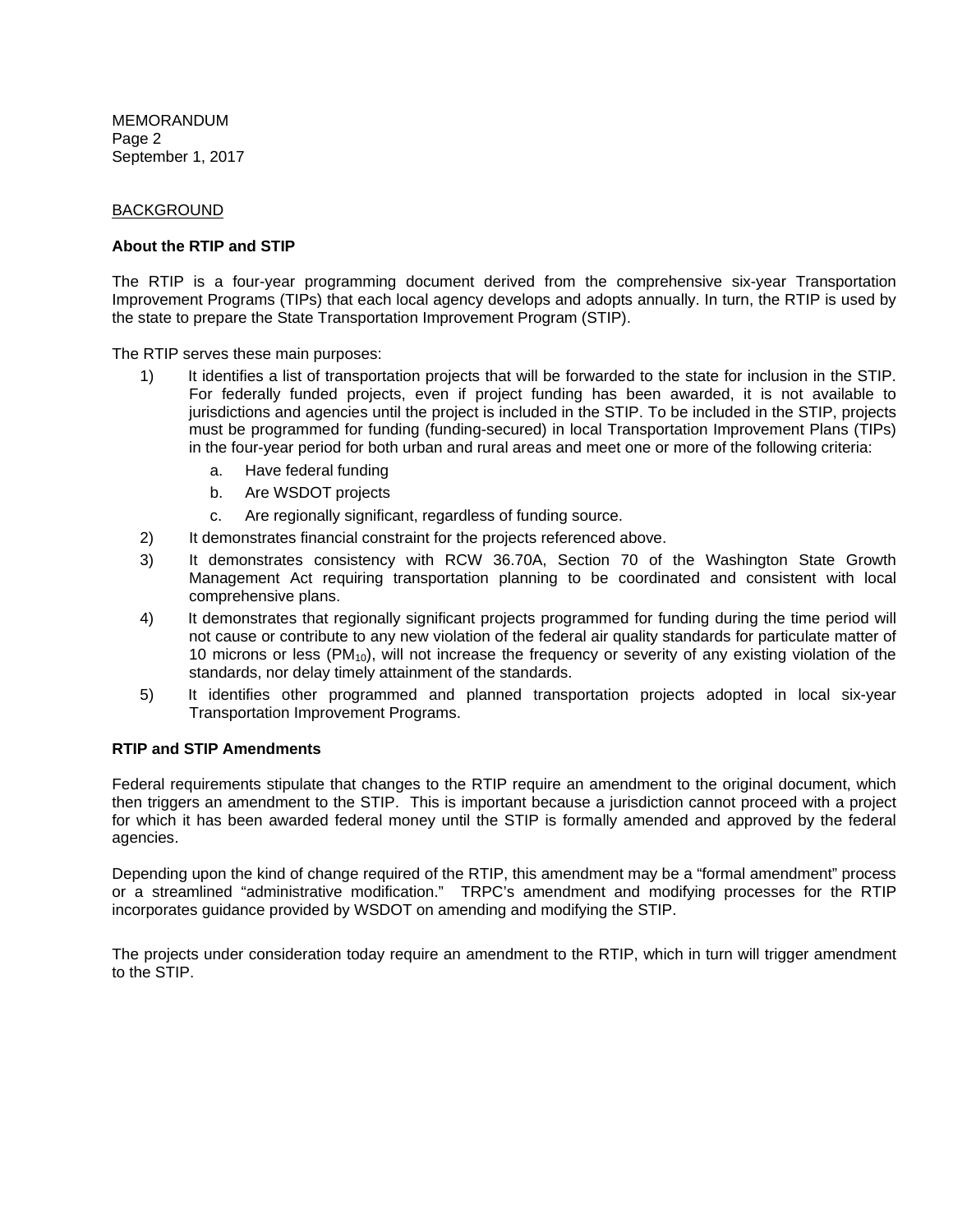MEMORANDUM Page 3 September 1, 2017

#### **Amendment Request**

The WA State Dept. of Transportation and the City of Lacey have requested an amendment to the 2017-2020 RTIP in order to add the below five new projects. This requires TRPC action. At your September meeting, the Council will discuss the amendments, in preparation for action in October.

| Amendment requested by WSDOT Olympic Region |                                                                                                                                                                                                                                                                                                                                                                                                                                |  |
|---------------------------------------------|--------------------------------------------------------------------------------------------------------------------------------------------------------------------------------------------------------------------------------------------------------------------------------------------------------------------------------------------------------------------------------------------------------------------------------|--|
| <b>Project Title</b>                        | OR Breakaway Cable Terminal Replacement - Interstate                                                                                                                                                                                                                                                                                                                                                                           |  |
| STIP ID#                                    | 300018B-34                                                                                                                                                                                                                                                                                                                                                                                                                     |  |
| Reason for<br>Amendment                     | To add a new project to the RTIP, which will then be submitted as an amendment to the STIP.                                                                                                                                                                                                                                                                                                                                    |  |
| Project<br>Description                      | The breakaway cable terminal (W-Beam terminal) design does not meet NCHRP 350 specifications, and has<br>been identified for active removal<br>since 1994. This project will complete the work identified earlier and replace these devices before they are hit<br>and the device fails to act as they<br>were intended. Replacing them will increase the safety of the motoring public and reduces the risk to the<br>agency. |  |
| Amount                                      | Total cost of the project is \$507,771. Federal HSIP funding is \$78,682 for design (PE) phase, and \$410,384<br>for Construction (CN) phase. Local funds are \$1,606 for PE, and \$17,099 for CN.                                                                                                                                                                                                                             |  |
| Action                                      | Amend the 2017-2020 RTIP to add the above project.                                                                                                                                                                                                                                                                                                                                                                             |  |

#### **Amendment requested by WSDOT Olympic Region**

| <b>Project Title</b>    | OR Breakaway Cable Terminal Replacement - Non-Interstate                                                                                                                                                                                                                                                                                                                                                                       |
|-------------------------|--------------------------------------------------------------------------------------------------------------------------------------------------------------------------------------------------------------------------------------------------------------------------------------------------------------------------------------------------------------------------------------------------------------------------------|
| STIP ID#                | 300018C-34                                                                                                                                                                                                                                                                                                                                                                                                                     |
| Reason for<br>Amendment | To add a new project to the RTIP, which will then be submitted as an amendment to the STIP.                                                                                                                                                                                                                                                                                                                                    |
| Project<br>Description  | The breakaway cable terminal (W-Beam terminal) design does not meet NCHRP 350 specifications, and has<br>been identified for active removal<br>since 1994. This project will complete the work identified earlier and replace these devices before they are hit<br>and the device fails to act as they<br>were intended. Replacing them will increase the safety of the motoring public and reduces the risk to the<br>agency. |
| Amount                  | Total cost of the project is \$103,718. Federal HSIP funding is \$13,242 for design (PE) phase, and \$86,598 for<br>Construction (CN) phase. Local funds are \$270 for PE, and \$3,608 for CN.                                                                                                                                                                                                                                 |
| Action                  | Amend the 2017-2020 RTIP to add the above project.                                                                                                                                                                                                                                                                                                                                                                             |

### **Amendment requested by WSDOT Olympic Region**

| Project Title           | OR Redirectional Landform Mitigation                                                                                                                                                                               |
|-------------------------|--------------------------------------------------------------------------------------------------------------------------------------------------------------------------------------------------------------------|
| STIP ID#                | 300018R-34                                                                                                                                                                                                         |
| Reason for<br>Amendment | To add a new project to the RTIP, which will then be submitted as an amendment to the STIP.                                                                                                                        |
| Project<br>Description  | The use of redirectional landforms has been discontinued as a means for mitigating fixed objects along the<br>roadway. This project proposes to<br>either remove or shield the landform enhancing motorist safety. |
| Amount                  | Total cost of the project is \$84,128. Federal HSIP funding is \$15,655 for design (PE) phase, and \$66,444 for<br>Construction (CN) phase. Local funds are \$673 for PE, and \$1,356 for CN.                      |
| Action                  | Amend the 2017-2020 RTIP to add the above project.                                                                                                                                                                 |